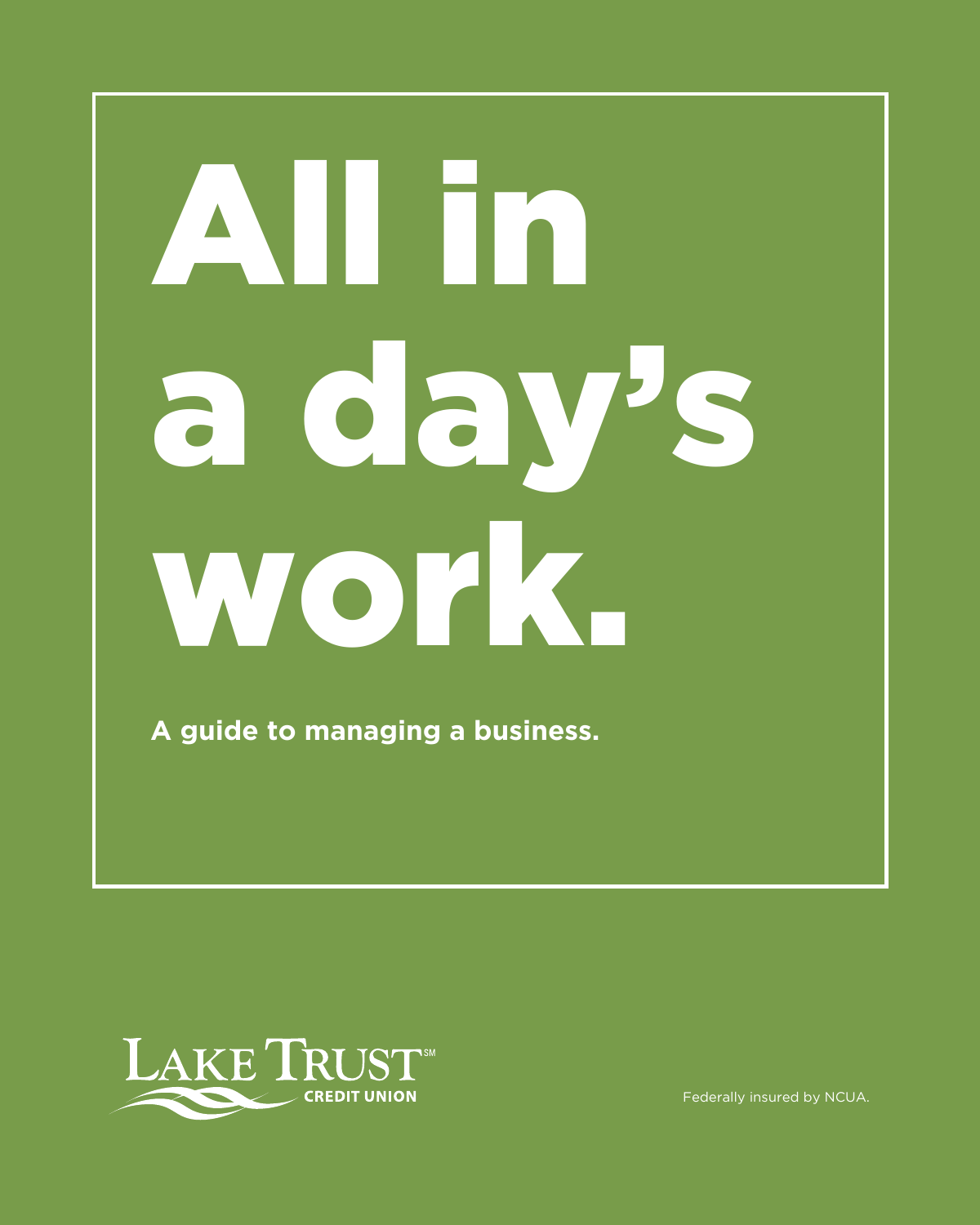When you find your true calling, sometimes you have to take your passion to the next level. Bringing a business to life isn't easy, but we know that your vision and ideas will lead you in the right direction. Remember, you're not in this process alone.

Opening and growing a business takes a lot of work and you're going to need a little help along the way. When we team up with you, we'll work together to create a plan for a future that's tailored to your personal and business goals. We understand that your business isn't the same as the big box store down the street. And that's okay. We're more interested in what makes you unique.

Start coming up with some big ideas. We can't wait to hear them.



# Your Business, Fueled By Your Ideas.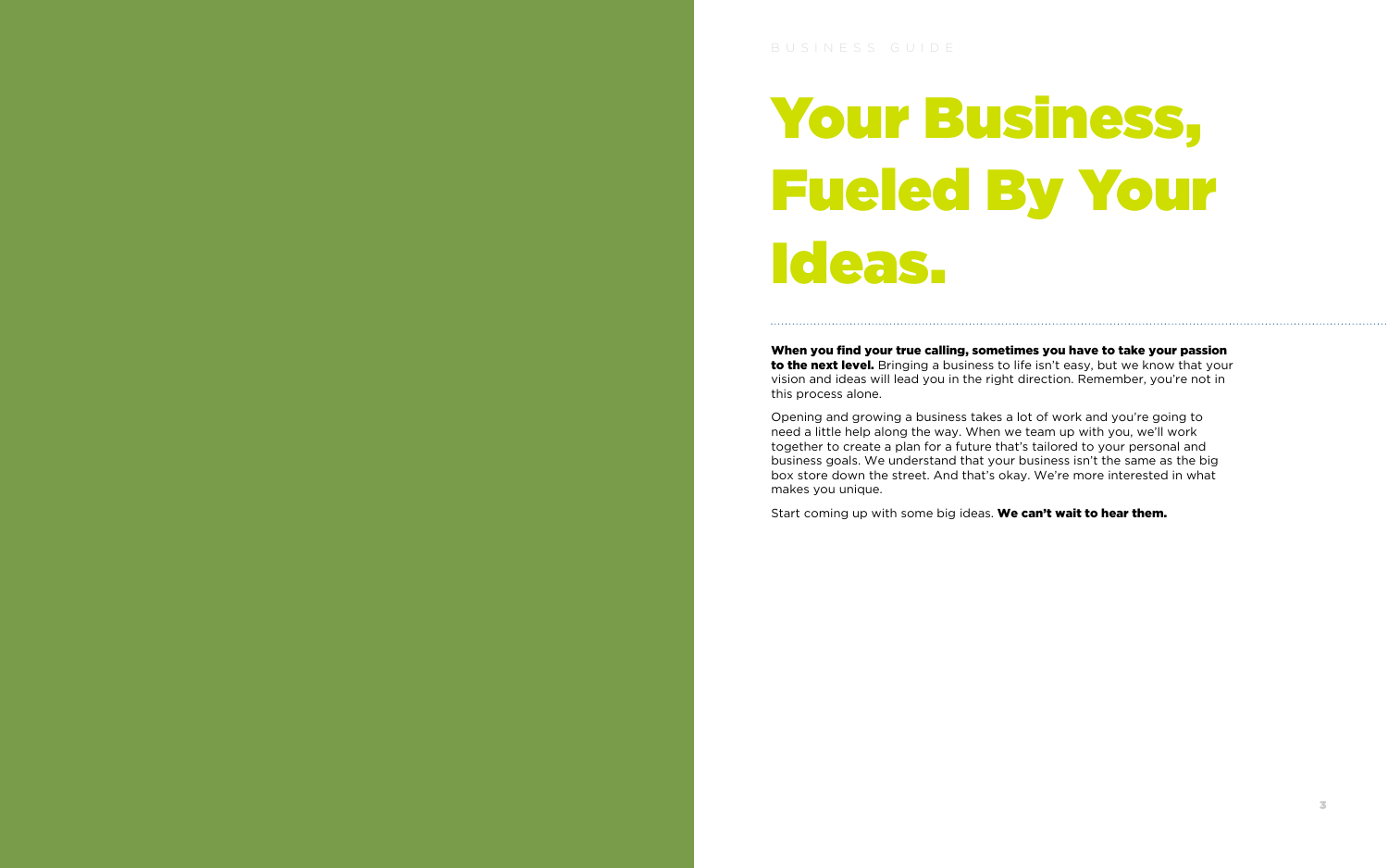### ▶ Limited Partnership

# Types of Businesses

If you're just getting started, it's important to think about how you want to run your business. You'll need to file different paperwork and you'll meet different tax guidelines depending on the type of business you have.

#### ▶ Sole Proprietorship

An unincorporated business that is owned and operated by just one person. This is the only type of business account where you can name beneficiaries.

#### General Partnership

These are often informal business relationships where two or more people share an interest and work together to make a profit. All partners share liability for any legal issues that may arise.

#### ▶ Non-Profit Corporation

### ▶ Limited Liability Partnership (LLP)

An organization established to provide a service for educational/ charitable reasons and from which its directors/members/trustees do not benefit financially.

#### ▶ Corporation

If you need help putting together a business plan, projections, or analysis, check out the Small Business Development Center of Michigan (sbdcmichigan.org) or the Small Business Administration (sba.gov).

Businesses that are owned by shareholders who hold stock in the company and enjoy returns when the business succeeds. There is limited liability, meaning shareholders are not held personally responsible for company debts.

An unincorporated business owned by general partners and limited partners. General partners equally share managerial responsibility, profits, and debts. Limited partners contribute funds and are only liable for business debts up to the limit of their individual contribution.

An LLP can help protect the personal assets of each member so they are not held personally liable for others' acts except to the extent of their investment in the LLP.

### Limited Liability Company (LLC)

A combination of the tax attributes of a partnership with the limited liability characteristics of a corporation. Personal assets of the owners are held separately from the business assets of the company.

#### **Tip**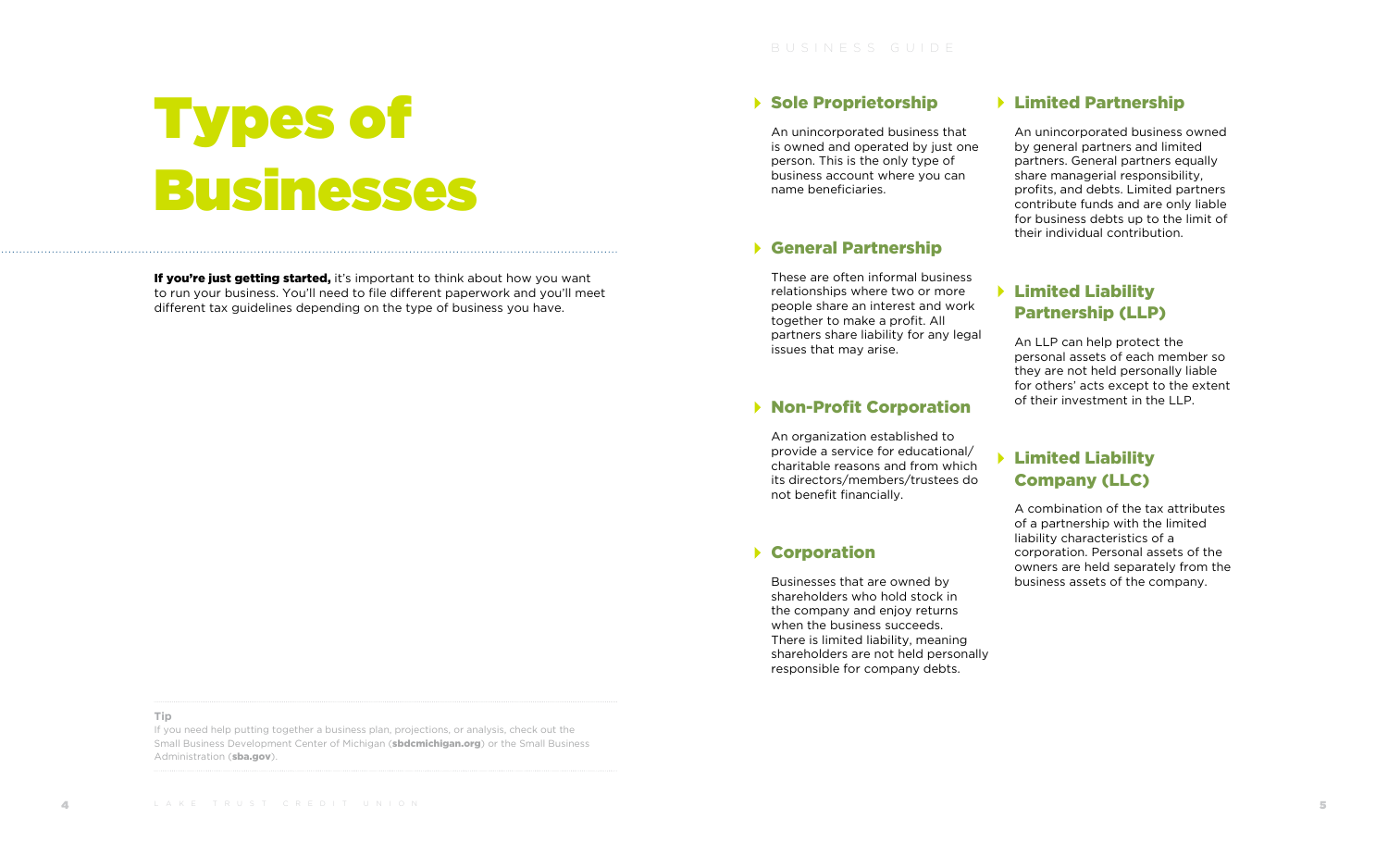What You'll

Need to Bring

**Once you've established what type of business you have, it's time to** open your account and get to work. Each business type requires different documentation. Get ready for the big day and check out what you'll need to

bring when you open your account with us.

\*This list is not all-inclusive. Depending upon the type of business or organization, other documentation, such as meeting minutes, may be required to open an account.

## Business Account Checklist

#### ited Partnership LP, LLP, or PLLP

Copy of Articles of Incorporation with all mendments, including any assumed names, as led with the State of Michigan

| □ Copy of Certificate of Person Conducting<br><b>Business Under Assumed Name filed with</b><br>county in which they are doing business (DBA)* |
|-----------------------------------------------------------------------------------------------------------------------------------------------|
| □ Individual's Social Security Number                                                                                                         |
| <b>Club/Organization</b><br>(Unincorporated Associations)                                                                                     |
| □ Organizational or formation documents<br>(if applicable)                                                                                    |
| $\Box$ EIN of club or parent organization                                                                                                     |
|                                                                                                                                               |
| For campaign committees:                                                                                                                      |
| □ Articles of Organization for candidate<br>Committee                                                                                         |
| $\square$ EIN*                                                                                                                                |
| <b>General Partnership</b>                                                                                                                    |
| □ Copy of Certificate of Partnership filed with<br>county in which Partnership is doing business                                              |
| □ Partnership Agreement (signed)                                                                                                              |

| <b>LLC or PLLC</b>                                                                                                                  |  |
|-------------------------------------------------------------------------------------------------------------------------------------|--|
| $\Box$ Copy of Articles of Organization with all<br>amendments, including any assumed names, as<br>filed with the State of Michigan |  |
| $\Box$ Operating Agreement (signed)                                                                                                 |  |
| $\Box$ EIN <sup>*</sup> (if multi- or single- member with employees)                                                                |  |
|                                                                                                                                     |  |

| Copy of Certificate of Limited Partnership with<br>all amendments, including any assumed names,<br>as filed with the State of Michigan |
|----------------------------------------------------------------------------------------------------------------------------------------|
| Agreement of Limited Partnership (signed)<br>.                                                                                         |
| FIN*                                                                                                                                   |

#### **Corations** (Profit & Non-Profit)



Bylaws

EIN\*



Learn more at laketrust.org/business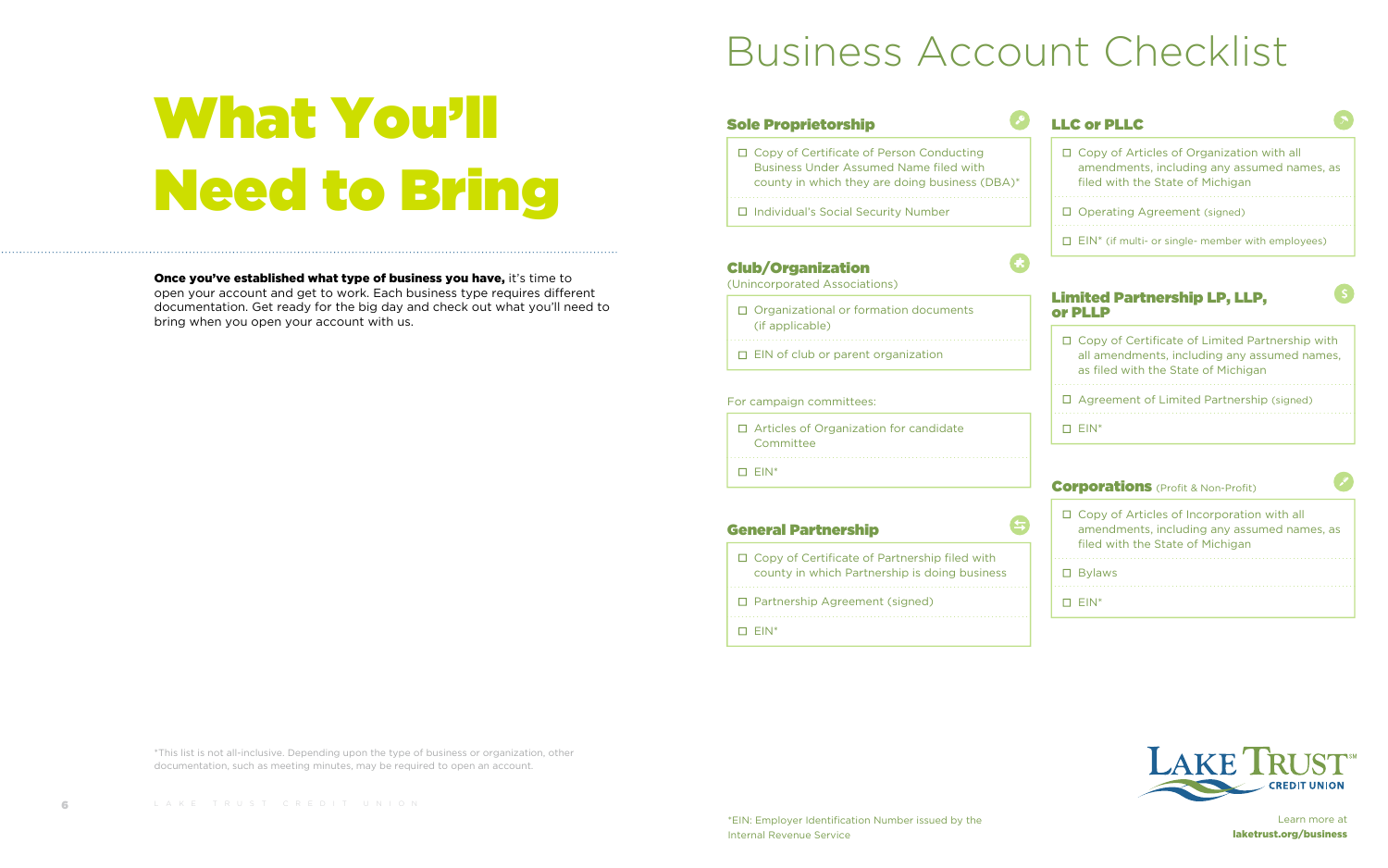# Managing Your Business Account

We know that running a business means you spend a lot of time on the go. Stay on top of your balances and manage everything coming in and out of your account with ease.

### Business Online Banking

Business never sleeps, so you have to have access to your money 24/7. In our new Business Online Banking, it's easy to manage all of your business transactions from one place.

#### A little peek at what you can do:

For a mobile version of Business Online Banking, just search 'Lake Trust Business Banking' on the App Store or on Google Play.

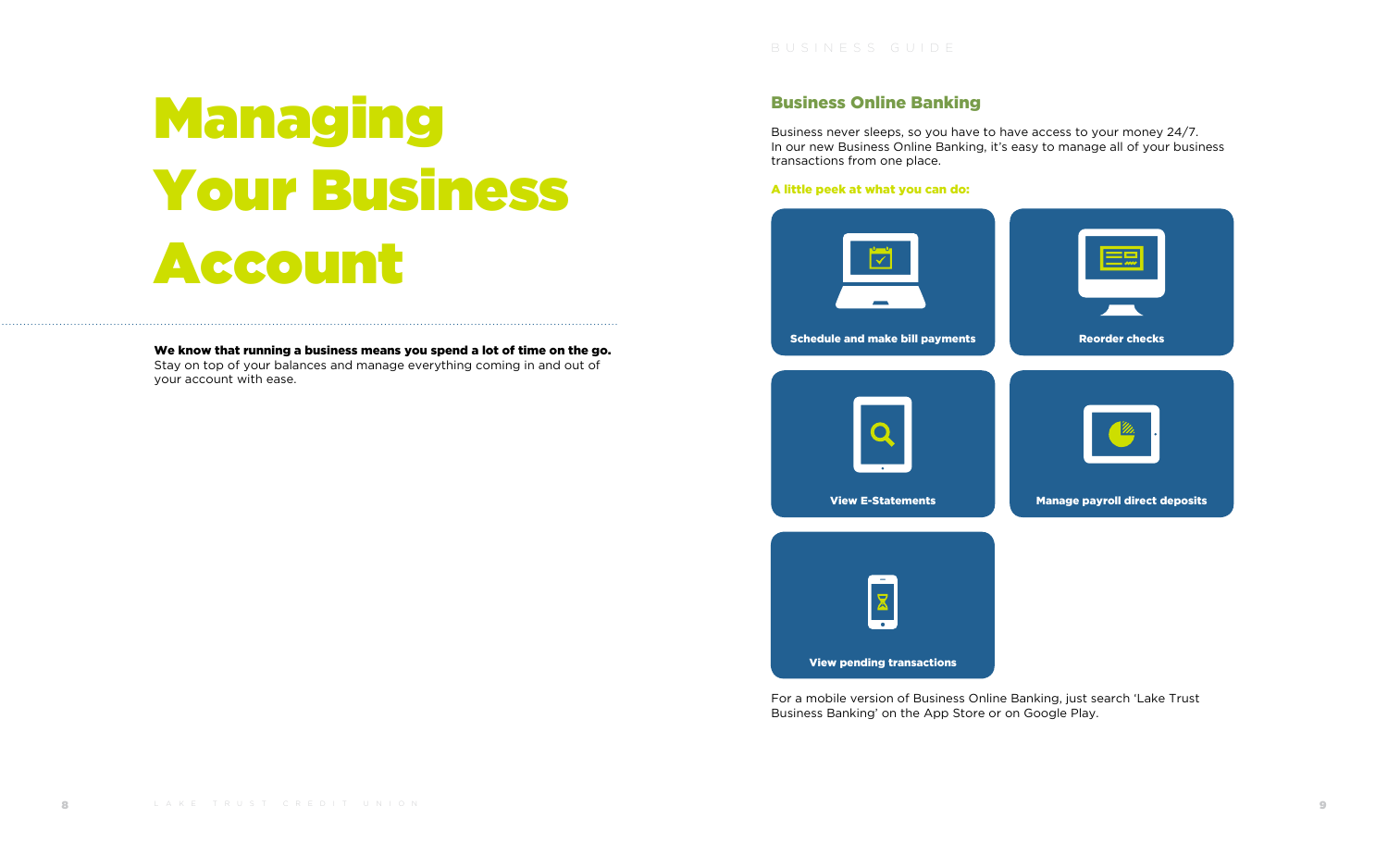#### Treasury Management Services

Sometimes you need more than the basics to manage your cash flow. Now you can add payment and deposit options that fit your needs to your Business Online Banking account.

#### Here are a few goodies that you can add with our Treasury Solutions\*:



07 Pay down balances on loans or lines of credit.

#### Merchant Processing

Expand your payment services with Card Connect\*. Accept credit card, debit card, or electronic payments on the go with the Card Connect mobile app or at the shop on any browser. It's a secure and simple way for you to get paid faster.

\*Fees may apply.

Check your credit report (request a copy at annualcreditreport.com) and report any errors. 01

Boost your credit score

> 04 Keep balances low on credit cards.

 $\overline{\text{O3}}$  Get current on all payments.

 $\vert$  Pay bills on time.

Don't close old  $\begin{bmatrix} \begin{matrix} \begin{matrix} 0 \\ -1 \end{matrix} \end{matrix} \end{bmatrix}$ 06 credit lines.

Eò

 $\blacksquare$ A 05 Pay off debt instead of moving it.

#### HOW TO FIX YOUR CREDIT

#### It's a common myth that your personal credit score has no impact on your business.

This number gives us an idea of how you manage your money and does play a big role in the business lending process. Before you apply for your business loan, it's a good idea to check your score and make improvements, if necessary.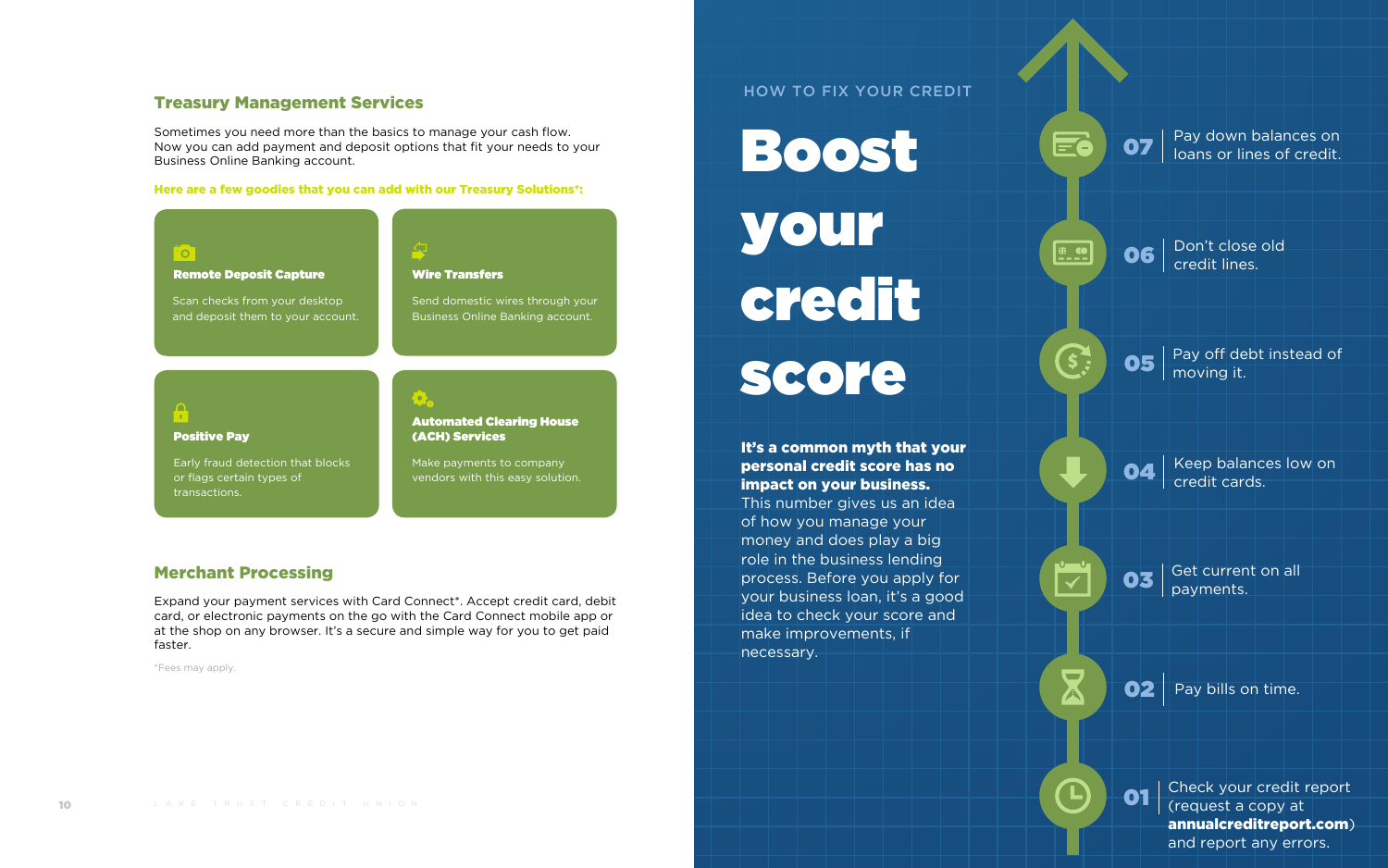# Starting Your Business Loan

#### Whether you're looking to expand the brand you've built or you're

**bringing a new idea to life,** we're excited to help you take the next step. Our business lending process is much more than just looking at numbers. We take the time to get to know you and your unique story to see where we can help out.

### **Q** Step 2

#### Think Big

You've worked so hard to get to this point, so what's next? Think about your short and long term goals for your business. How will a business loan help you achieve those goals?

This is your time to shine! Tell us about all of your big plans and how these plans came to fruition. We want to get to know you better and hear the story of how your business got started and where you want it to go.

#### Gather Information

- For new businesses, develop your business plan. Here's what you'll need:
- •A market analysis
- •Why do you feel there is a need for your business?
- •What's your plan for success?
- •List out your financial projections for first two years
- •List the resources/equity you have available
- Share Your Passion **State of the Step 5** Step 5 Step 4 Step 5 Step 5 Step 5 Step 5 Step 5 Step 5 Step 5 Step 5 Step 5 Step 5 Step 5 Step 5 Step 5 Step 5 Step 5 Step 5 Step 5 Step 5 Step 5 Step 5 Step 5 Step 5 Step 5 Step 5 •Create a plan for how the funds from your loan will be allocated toward the business
	- For existing businesses, tell us a little about your history. How have you grown over the last few years? How do you plan to manage that growth and continue that trend?

### Eo Step 3

#### Check Your Credit

When you apply for a business loan, we evaluate every part of your business. This includes your personal credit history. Keep your personal credit and finances in check because it can have an impact on your business lending application.

### **E** Step 4

#### Crunch Some Numbers

What's your business worth? Do you have equity in your business (equipment, real estate, etc)? If not, do you have personal equity that you'd be willing to use to support the business?

### $\blacktriangleright$  Step 1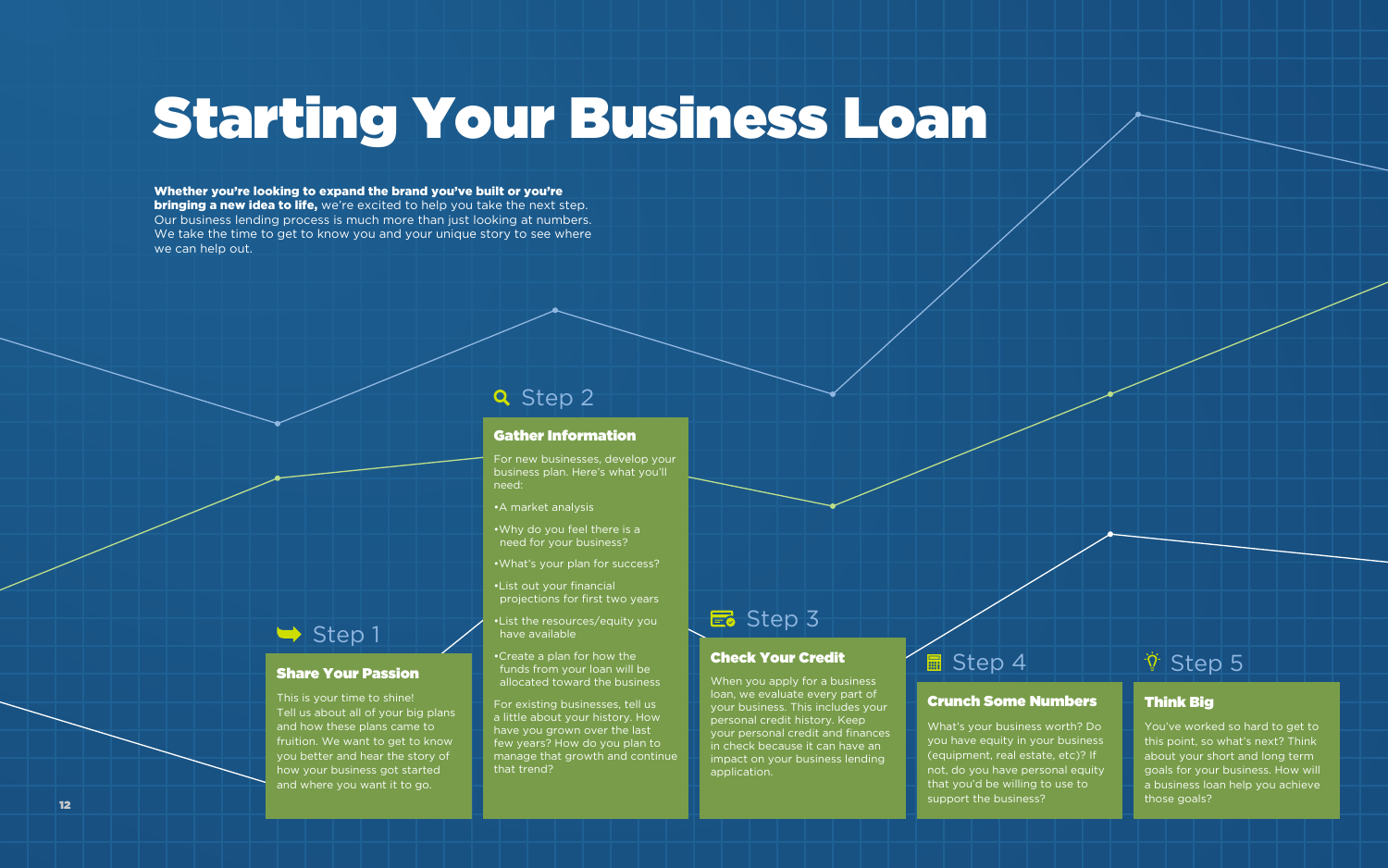

# **Other** Business Services

#### We know there's more to your business than just managing your cash flow.

We'll always be here for you through every step of the business process, whether you're just starting out or trying to find new ways to grow. Our additional business services can help you take care of your employees and plan for the future.

#### The experts at Lake Trust Financial Life Planning can help with:

#### Understand the lingo of what's being discussed during the business lending process or the process of setting up your account.

#### Authorized User

The person(s) who have been authorized by the signers to use a debit card, pick up receipts with balances, and cash petty cash checks for change. Authorized users cannot sign checks, or make over-the-counter withdrawals.

#### **Collateral**

Something pledged as security for repayment of a loan, to be forfeited in the event of a default.

#### Business Mortgages

Financing for a business property. Includes the loan amount, interest rate, term, and amortization schedule.

#### Business Property

Buildings or land intended to generate a profit.

#### Business Real Estate Mortgage (CREM)

A mortgage loan secured by a lien on business, rather than residential, property. Any income-producing real estate that is used solely for business purposes.

#### Term Loan

A loan that is repaid in regular payments over a set period of time.

#### Line of Credit (LOC)

Access to a specific amount of financing that can be repeatedly used without reapplying (within the length of the loan). A loan typically secured by inventory, receivables, or other collateral.

#### Authorized Signer

The person who can transact business on an account. This includes making withdrawals, adding services to the membership, and adding and deleting authorized users.

#### Taxpayer Identification Number (TIN)

Your Social Security Number or Employer Identification Number (EIN).

#### Underwriting

The process of conducting a financial review of the property and the property owner, as well as various third-party reports, such as an appraisal.

#### Amortization

The process of reducing, or accounting for, an amount over a period according to a loan agreement.

#### Beneficial Owner

An individual who owns 25% or more of the equity interests of the legal entity member or with significant responsibility for managing the legal entity member.

# Terms You Should Know

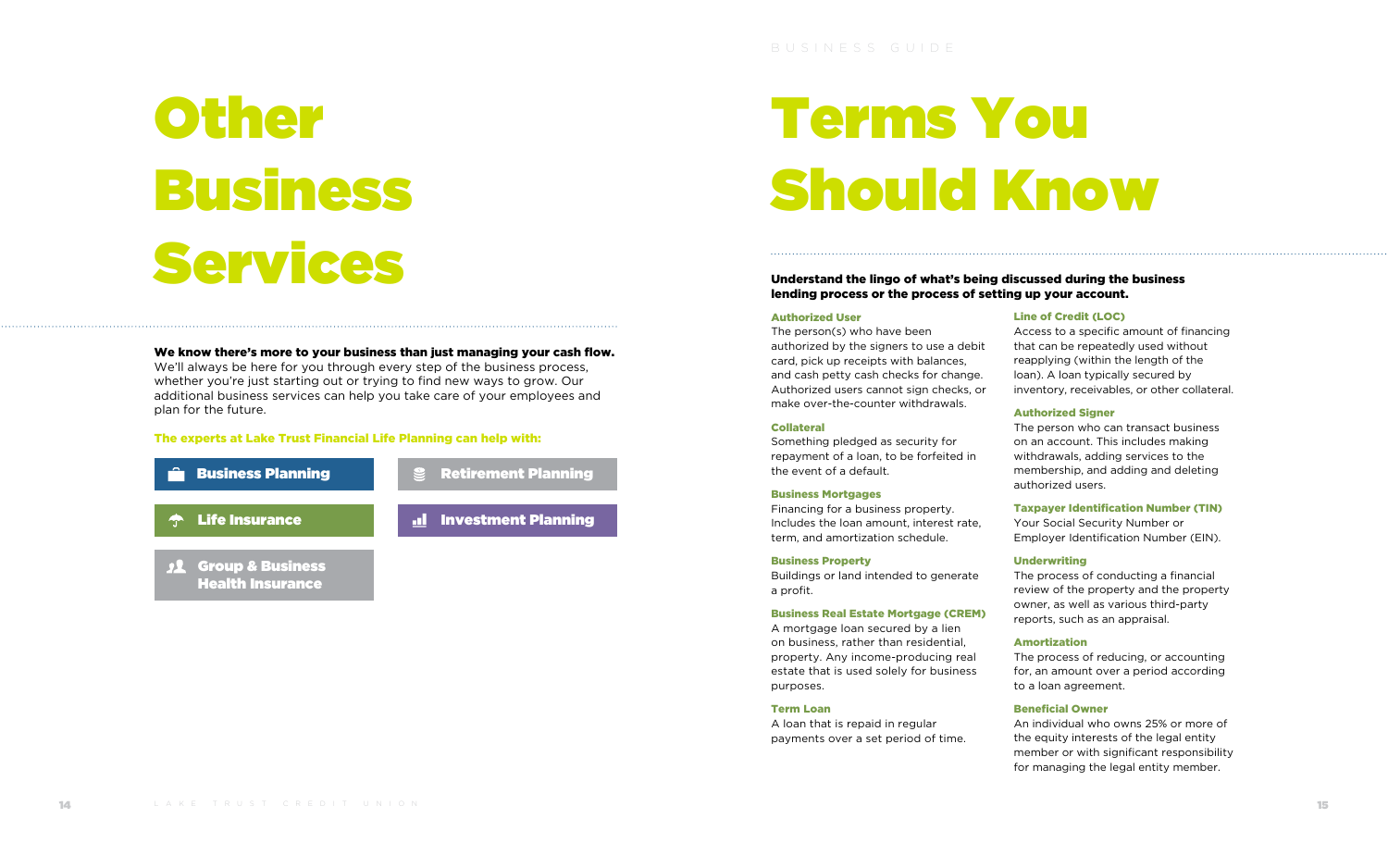|  |  | LAKE TRUST CREDIT UNION |  |  |  |  |  |  |  |  |  |
|--|--|-------------------------|--|--|--|--|--|--|--|--|--|
|  |  |                         |  |  |  |  |  |  |  |  |  |

#### Owning a business is an amazing opportunity to act out your passion.

It's your time to do something different and take a new path in life, so don't let fear of the unknown stop you from accomplishing your vision. You know your business plan and understand your ideas for success better than anyone else. Keep thinking of ways to grow, improve, and make an impact on your community. We'll be right there beside you to help along the way.

It's time to get started on this journey. Let's chat and turn your big ideas into reality.

Visit us at laketrust.org or give us a call at 517.267.7200.



# Let's Work Together

| Name of Company:                                                                                     |                                                         | Date Company Established:                                                                                                                                                                                                                                                                                                                                                                                                                                    |
|------------------------------------------------------------------------------------------------------|---------------------------------------------------------|--------------------------------------------------------------------------------------------------------------------------------------------------------------------------------------------------------------------------------------------------------------------------------------------------------------------------------------------------------------------------------------------------------------------------------------------------------------|
| Assumed Name(s):                                                                                     |                                                         |                                                                                                                                                                                                                                                                                                                                                                                                                                                              |
| Eligibility - Company Office Located in:                                                             |                                                         | County                                                                                                                                                                                                                                                                                                                                                                                                                                                       |
| EIN (required):                                                                                      | or SSN (ONLY DBA or Sole Member LLC with no Employees): |                                                                                                                                                                                                                                                                                                                                                                                                                                                              |
| Company Address:                                                                                     | City:                                                   | State:<br>Zip:                                                                                                                                                                                                                                                                                                                                                                                                                                               |
| <b>Mailing Address:</b>                                                                              | City:                                                   | State:<br>Zip:                                                                                                                                                                                                                                                                                                                                                                                                                                               |
| Company Phone #:                                                                                     | Company Fax #:                                          | <b>Website Address:</b>                                                                                                                                                                                                                                                                                                                                                                                                                                      |
| Online Banking: □Yes □No                                                                             | Online Banking Admin (Account Owner Only):              |                                                                                                                                                                                                                                                                                                                                                                                                                                                              |
|                                                                                                      |                                                         | SELECT COMPANY TYPE & OBTAIN REQUIRED DOCUMENTATION ( EIN Documentation Preferred for all Types):                                                                                                                                                                                                                                                                                                                                                            |
| □Sole Proprietorship:                                                                                |                                                         | □Candidate Committee:                                                                                                                                                                                                                                                                                                                                                                                                                                        |
| <b>Q</b> Current Person doing Business Under Assumed Name (DBA)                                      |                                                         | □ Articles of Organization for the Candidate Committee                                                                                                                                                                                                                                                                                                                                                                                                       |
| □Commercial Account Resolution<br><b>QClub/Organization:</b>                                         |                                                         | $\Box$ Commercial Account Resolution $\Box$ Beneficial Ownership Cert. Form<br><b>QLimited Liability Company:</b>                                                                                                                                                                                                                                                                                                                                            |
| □ Organizational or Formation Document, or Meeting Minutes                                           |                                                         | Articles of Organization and all amendments                                                                                                                                                                                                                                                                                                                                                                                                                  |
| outlining who is able to transact on behalf of the company                                           |                                                         | □ Signed Operating Agreement outlining member(s)                                                                                                                                                                                                                                                                                                                                                                                                             |
| $\Box$ Commercial Account Resolution $\Box$ Beneficial Ownership Cert. Form                          |                                                         | $\Box$ Commercial Account Resolution $\Box$ Beneficial Ownership Cert. Form                                                                                                                                                                                                                                                                                                                                                                                  |
| □Partnership/Limited Partnership:                                                                    |                                                         | □Corporations (Profit & Non-Profit)                                                                                                                                                                                                                                                                                                                                                                                                                          |
| □ Certificate of Partnership or Limited Partnership & all amendments                                 |                                                         | $\Box$ Articles of Incorporation & all amendments                                                                                                                                                                                                                                                                                                                                                                                                            |
| <b>Partnership Agreement</b><br>□ Commercial Account Resolution □ Beneficial Ownership Cert. Form    |                                                         | $\Box$ Signed Bylaws outlining company roles<br>□Signed Meeting Minutes Electing Director and/or Officers                                                                                                                                                                                                                                                                                                                                                    |
|                                                                                                      |                                                         | $\Box$ Commercial Account Resolution $\Box$ Beneficial Ownership Cert. Form                                                                                                                                                                                                                                                                                                                                                                                  |
| Account Number:                                                                                      | Account Type:                                           | $\Box$ New<br>$\Box$ Existing                                                                                                                                                                                                                                                                                                                                                                                                                                |
| Account Number:                                                                                      | Account Type:                                           | $\Box$ New<br>$\Box$ Existing                                                                                                                                                                                                                                                                                                                                                                                                                                |
| Account Number:                                                                                      | Account Type:                                           | $\Box$ New<br>$\Box$ Existing                                                                                                                                                                                                                                                                                                                                                                                                                                |
| Account Number:                                                                                      | Account Type:                                           | $\Box$ New<br>$\Box$ Existing                                                                                                                                                                                                                                                                                                                                                                                                                                |
| information. The Authorized Signer will not be personally liable for the obligations of the company. |                                                         | ACCOUNT OWNERS: An individual who can perform all monetary functions, open and close accounts, add services to the membership, and delete or add<br>Authorized Signers. Account Owners will be personally liable for the obligations of the company. An Account Owner must be on all commercial accounts.<br>AUTHORIZED SIGNERS: An individual who can perform all monetary functions, add services to the membership, and update company address or contact |
| Signer (1) Name:                                                                                     | Social Security #:                                      | Driver's License/ID #:                                                                                                                                                                                                                                                                                                                                                                                                                                       |
| Home Address:                                                                                        | City:                                                   | State:<br>Zip:<br>Citizenship:                                                                                                                                                                                                                                                                                                                                                                                                                               |
| Mailing Address:                                                                                     | City:                                                   | State:<br>Zip:                                                                                                                                                                                                                                                                                                                                                                                                                                               |
| Birth Date:<br>Primary Phone #:                                                                      |                                                         | Secondary Phone #:                                                                                                                                                                                                                                                                                                                                                                                                                                           |
| E-mail Address:                                                                                      | Title:                                                  | Employer/Occupation:                                                                                                                                                                                                                                                                                                                                                                                                                                         |
| Account #2:<br>Account # 1:                                                                          |                                                         | Account $#3$ :<br>Account $#4$ :                                                                                                                                                                                                                                                                                                                                                                                                                             |
| Debit Card Ordered: □                                                                                | This person is: Account Owner                           | Authorized Signer                                                                                                                                                                                                                                                                                                                                                                                                                                            |
| Signer (2) Name:                                                                                     | Social Security#:                                       | Driver's License/ID #:                                                                                                                                                                                                                                                                                                                                                                                                                                       |
| Home Address:                                                                                        | City:                                                   | State:<br>Zip:<br>Citizenship:                                                                                                                                                                                                                                                                                                                                                                                                                               |
| Mailing Address:                                                                                     | City:                                                   | State:<br>Zip:                                                                                                                                                                                                                                                                                                                                                                                                                                               |
| Primary Phone #:<br>Birth Date:                                                                      |                                                         | Secondary Phone #:                                                                                                                                                                                                                                                                                                                                                                                                                                           |
| E-mail Address:                                                                                      | Title:                                                  | Employer/Occupation:                                                                                                                                                                                                                                                                                                                                                                                                                                         |
| Account #2:<br>Account #1:                                                                           |                                                         | Account #3:<br>Account #4:                                                                                                                                                                                                                                                                                                                                                                                                                                   |
| Debit Card Ordered: $\square$                                                                        | This person is: Account Owner                           | Authorized Signer                                                                                                                                                                                                                                                                                                                                                                                                                                            |
| Signer (3) Name:                                                                                     | Social Security #:                                      | Driver's License/ID #:                                                                                                                                                                                                                                                                                                                                                                                                                                       |
| Home Address:                                                                                        | City:                                                   | State:<br>Zip:<br>Citizenship:                                                                                                                                                                                                                                                                                                                                                                                                                               |
| Mailing Address:                                                                                     | City:                                                   | State:<br>Zip:                                                                                                                                                                                                                                                                                                                                                                                                                                               |
| Primary Phone #:<br>Birth Date:                                                                      |                                                         | Secondary Phone #:                                                                                                                                                                                                                                                                                                                                                                                                                                           |
| E-mail Address:                                                                                      | Title:                                                  | Employer/Occupation:                                                                                                                                                                                                                                                                                                                                                                                                                                         |
| Account # 1:<br>Account # 2:                                                                         |                                                         | Account #3:<br>Account #4:                                                                                                                                                                                                                                                                                                                                                                                                                                   |
| Debit Card Ordered: $\square$                                                                        | This person is: Account Owner                           | Authorized Signer                                                                                                                                                                                                                                                                                                                                                                                                                                            |
|                                                                                                      |                                                         |                                                                                                                                                                                                                                                                                                                                                                                                                                                              |

|                                      | LAKE I RUSI<br><b>CREDIT UNION</b>                                                                                                                                                                                                                                                                                                                                                                                                                                                                                                                                                       |                                                                                                   |                               | IAL AVVUUN I AF                                                                                      |                 |                                                                   |
|--------------------------------------|------------------------------------------------------------------------------------------------------------------------------------------------------------------------------------------------------------------------------------------------------------------------------------------------------------------------------------------------------------------------------------------------------------------------------------------------------------------------------------------------------------------------------------------------------------------------------------------|---------------------------------------------------------------------------------------------------|-------------------------------|------------------------------------------------------------------------------------------------------|-----------------|-------------------------------------------------------------------|
|                                      | Commercial Membership Savings #                                                                                                                                                                                                                                                                                                                                                                                                                                                                                                                                                          |                                                                                                   |                               | $\Box$ New Membership<br>□Change Owners/Signers                                                      |                 | $\Box$ New Account(s)                                             |
|                                      | Name of Company:                                                                                                                                                                                                                                                                                                                                                                                                                                                                                                                                                                         |                                                                                                   |                               |                                                                                                      |                 | Date Company Established:                                         |
|                                      | Assumed Name(s):                                                                                                                                                                                                                                                                                                                                                                                                                                                                                                                                                                         |                                                                                                   |                               |                                                                                                      |                 |                                                                   |
|                                      | Eligibility - Company Office Located in:                                                                                                                                                                                                                                                                                                                                                                                                                                                                                                                                                 |                                                                                                   |                               |                                                                                                      | County          |                                                                   |
|                                      | EIN (required):                                                                                                                                                                                                                                                                                                                                                                                                                                                                                                                                                                          | or SSN (ONLY DBA or Sole Member LLC with no Employees):                                           |                               |                                                                                                      |                 |                                                                   |
|                                      | Company Address:                                                                                                                                                                                                                                                                                                                                                                                                                                                                                                                                                                         |                                                                                                   | City:                         | State:                                                                                               |                 | Zip:                                                              |
|                                      | Mailing Address:                                                                                                                                                                                                                                                                                                                                                                                                                                                                                                                                                                         |                                                                                                   | City:                         | State:                                                                                               |                 | Zip:                                                              |
|                                      | Company Phone #:                                                                                                                                                                                                                                                                                                                                                                                                                                                                                                                                                                         | Company Fax #:                                                                                    |                               | Website Address:                                                                                     |                 |                                                                   |
| Company Information                  | Online Banking: □Yes □No                                                                                                                                                                                                                                                                                                                                                                                                                                                                                                                                                                 | Online Banking Admin (Account Owner Only):                                                        |                               |                                                                                                      |                 |                                                                   |
|                                      |                                                                                                                                                                                                                                                                                                                                                                                                                                                                                                                                                                                          | SELECT COMPANY TYPE & OBTAIN REQUIRED DOCUMENTATION ( EIN Documentation Preferred for all Types): |                               |                                                                                                      |                 |                                                                   |
|                                      | □Sole Proprietorship:                                                                                                                                                                                                                                                                                                                                                                                                                                                                                                                                                                    |                                                                                                   |                               | <b>OCandidate Committee:</b>                                                                         |                 |                                                                   |
|                                      | <b>Q</b> Current Person doing Business Under Assumed Name (DBA)                                                                                                                                                                                                                                                                                                                                                                                                                                                                                                                          |                                                                                                   |                               | □ Articles of Organization for the Candidate Committee                                               |                 |                                                                   |
|                                      | □Commercial Account Resolution                                                                                                                                                                                                                                                                                                                                                                                                                                                                                                                                                           |                                                                                                   |                               |                                                                                                      |                 | □ Commercial Account Resolution □ Beneficial Ownership Cert. Forr |
|                                      | <b>QClub/Organization:</b><br>Organizational or Formation Document, or Meeting Minutes                                                                                                                                                                                                                                                                                                                                                                                                                                                                                                   |                                                                                                   |                               | <b>QLimited Liability Company:</b><br>Articles of Organization and all amendments                    |                 |                                                                   |
|                                      |                                                                                                                                                                                                                                                                                                                                                                                                                                                                                                                                                                                          | outlining who is able to transact on behalf of the company                                        |                               | □ Signed Operating Agreement outlining member(s)                                                     |                 |                                                                   |
|                                      | □ Commercial Account Resolution □ Beneficial Ownership Cert. Form                                                                                                                                                                                                                                                                                                                                                                                                                                                                                                                        |                                                                                                   |                               |                                                                                                      |                 | □ Commercial Account Resolution □ Beneficial Ownership Cert. Forr |
|                                      | □Partnership/Limited Partnership:                                                                                                                                                                                                                                                                                                                                                                                                                                                                                                                                                        |                                                                                                   |                               | □Corporations (Profit & Non-Profit)                                                                  |                 |                                                                   |
|                                      | □ Certificate of Partnership or Limited Partnership & all amendments                                                                                                                                                                                                                                                                                                                                                                                                                                                                                                                     |                                                                                                   |                               | □ Articles of Incorporation & all amendments                                                         |                 |                                                                   |
|                                      | Partnership Agreement<br>□ Commercial Account Resolution □ Beneficial Ownership Cert. Form                                                                                                                                                                                                                                                                                                                                                                                                                                                                                               |                                                                                                   |                               | □ Signed Bylaws outlining company roles<br>□Signed Meeting Minutes Electing Director and/or Officers |                 |                                                                   |
|                                      |                                                                                                                                                                                                                                                                                                                                                                                                                                                                                                                                                                                          |                                                                                                   |                               |                                                                                                      |                 | □ Commercial Account Resolution □ Beneficial Ownership Cert. Forr |
|                                      | Account Number:                                                                                                                                                                                                                                                                                                                                                                                                                                                                                                                                                                          | Account Type:                                                                                     |                               | $\Box$ New                                                                                           | $\Box$ Existing |                                                                   |
| Accounts                             | Account Number:                                                                                                                                                                                                                                                                                                                                                                                                                                                                                                                                                                          | Account Type:                                                                                     |                               | $\Box$ New                                                                                           | $\Box$ Existing |                                                                   |
|                                      | Account Number:                                                                                                                                                                                                                                                                                                                                                                                                                                                                                                                                                                          | Account Type:                                                                                     |                               | $\Box$ New                                                                                           | $\Box$ Existing |                                                                   |
|                                      | Account Number:                                                                                                                                                                                                                                                                                                                                                                                                                                                                                                                                                                          | Account Type:                                                                                     |                               | $\Box$ New                                                                                           | $\Box$ Existing |                                                                   |
|                                      | ACCOUNT OWNERS: An individual who can perform all monetary functions, open and close accounts, add services to the membership, and delete or add<br>Authorized Signers. Account Owners will be personally liable for the obligations of the company. An Account Owner must be on all commercial accounts.<br>AUTHORIZED SIGNERS: An individual who can perform all monetary functions, add services to the membership, and update company address or contact<br>information. The Authorized Signer will not be personally liable for the obligations of the company.<br>Signer (1) Name: | Social Security #:                                                                                |                               | Driver's License/ID #:                                                                               |                 |                                                                   |
|                                      | Home Address:                                                                                                                                                                                                                                                                                                                                                                                                                                                                                                                                                                            | City:                                                                                             |                               | State:<br>Zip:                                                                                       |                 | Citizenship:                                                      |
|                                      | Mailing Address:                                                                                                                                                                                                                                                                                                                                                                                                                                                                                                                                                                         | City:                                                                                             |                               | State:<br>Zip:                                                                                       |                 |                                                                   |
| δ                                    | Birth Date:                                                                                                                                                                                                                                                                                                                                                                                                                                                                                                                                                                              | Primary Phone #:                                                                                  |                               | Secondary Phone #:                                                                                   |                 |                                                                   |
|                                      | E-mail Address:                                                                                                                                                                                                                                                                                                                                                                                                                                                                                                                                                                          | Title:                                                                                            |                               | Employer/Occupation:                                                                                 |                 |                                                                   |
|                                      | Account #1:                                                                                                                                                                                                                                                                                                                                                                                                                                                                                                                                                                              | Account # 2:                                                                                      | Account #3:                   |                                                                                                      | Account #4:     |                                                                   |
|                                      | Debit Card Ordered: □                                                                                                                                                                                                                                                                                                                                                                                                                                                                                                                                                                    |                                                                                                   | This person is: Account Owner | Authorized Signer                                                                                    |                 |                                                                   |
|                                      | Signer (2) Name:                                                                                                                                                                                                                                                                                                                                                                                                                                                                                                                                                                         | Social Security#:                                                                                 |                               | Driver's License/ID #:                                                                               |                 |                                                                   |
|                                      | Home Address:                                                                                                                                                                                                                                                                                                                                                                                                                                                                                                                                                                            | City:                                                                                             |                               | State:<br>Zip:                                                                                       |                 | Citizenship:                                                      |
|                                      | Mailing Address:                                                                                                                                                                                                                                                                                                                                                                                                                                                                                                                                                                         | City:                                                                                             |                               | Zip:<br>State:                                                                                       |                 |                                                                   |
|                                      | Birth Date:                                                                                                                                                                                                                                                                                                                                                                                                                                                                                                                                                                              | Primary Phone #:                                                                                  |                               | Secondary Phone #:                                                                                   |                 |                                                                   |
|                                      | E-mail Address:                                                                                                                                                                                                                                                                                                                                                                                                                                                                                                                                                                          | Title:                                                                                            |                               | Employer/Occupation:                                                                                 |                 |                                                                   |
|                                      | Account #1:                                                                                                                                                                                                                                                                                                                                                                                                                                                                                                                                                                              | Account # 2:                                                                                      | Account #3:                   |                                                                                                      | Account #4:     |                                                                   |
| Authorized Owner/Signer(s) Informati | Debit Card Ordered: U                                                                                                                                                                                                                                                                                                                                                                                                                                                                                                                                                                    |                                                                                                   | This person is: Account Owner | Authorized Signer                                                                                    |                 |                                                                   |
|                                      | Signer (3) Name:                                                                                                                                                                                                                                                                                                                                                                                                                                                                                                                                                                         | Social Security#:                                                                                 |                               | Driver's License/ID #:                                                                               |                 |                                                                   |

### I A KE TRI IST **COMMERCIAL ACCOUNT APPLICATION**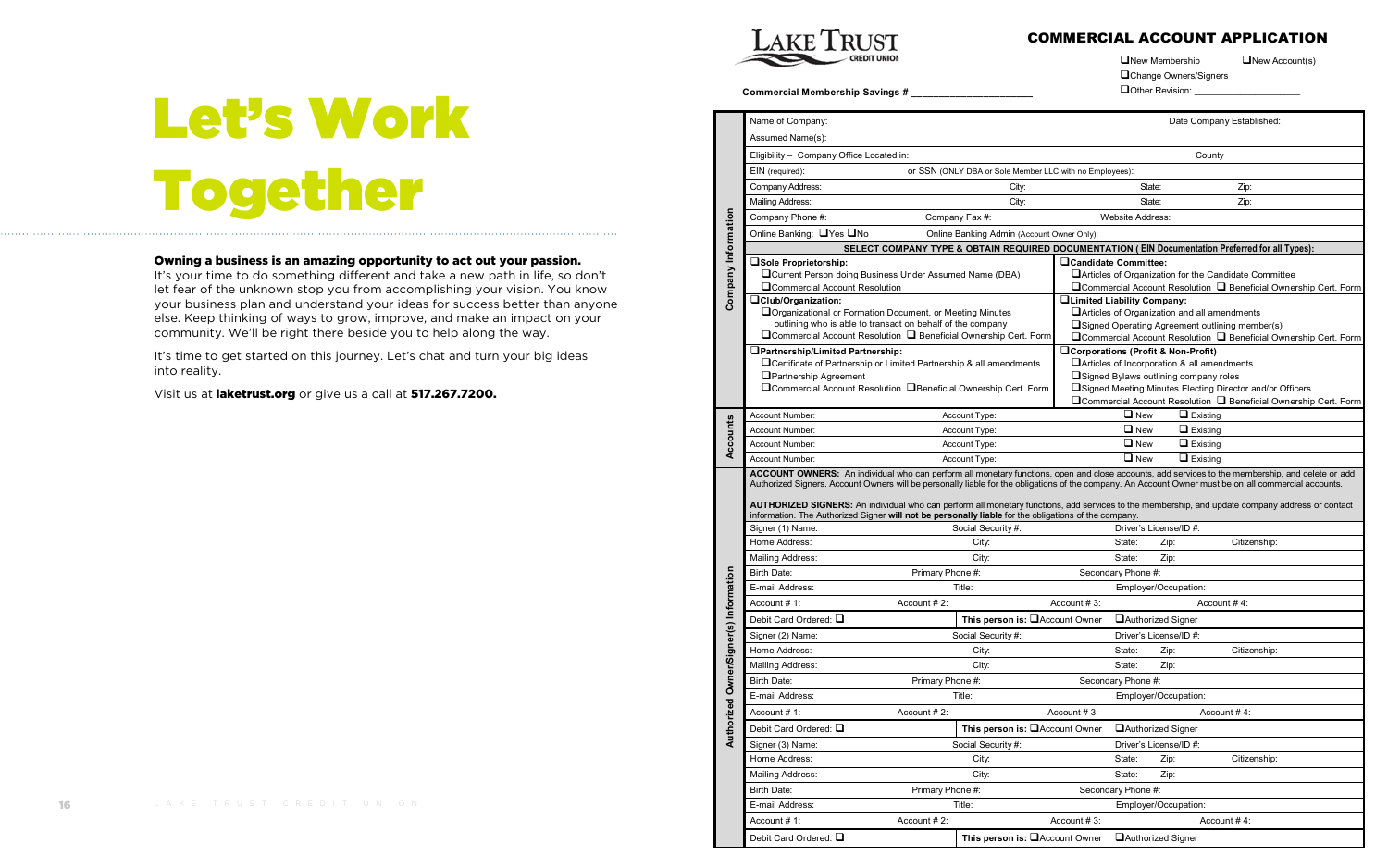|                                 |                                                                                                                                                                                                                                                                                                                                                                                                                                                                                                                                                                                                                                                                                                                                                                                                                                                                                                                                                                                                                                                                                                                                                                                                                                                                                                                                                                                                                                                                                                                                                                                                                                                                                                                                                                                                                                                                                                                                                                                                                                                                                                                                                                                                                                                                                                                                                                                                                                                                                                                                                                                                                                                                                                                                                                                                                                                                                                                                                                                                                                                                                                                                                                                                                                                                                                                                                                                                                                                                                                                                                                                                                                                                                                                                                                                                                                                                                                                                                                                                                                                                                                                                                                                                                                                                                                                                                                                                                                                                                                                                                                                                                                                                                                                                                                                                                                                                                                                                                                         | FOR SOLE PROPRIETORSHIPS (DBAs) ONLY                                                                                |             |
|---------------------------------|-------------------------------------------------------------------------------------------------------------------------------------------------------------------------------------------------------------------------------------------------------------------------------------------------------------------------------------------------------------------------------------------------------------------------------------------------------------------------------------------------------------------------------------------------------------------------------------------------------------------------------------------------------------------------------------------------------------------------------------------------------------------------------------------------------------------------------------------------------------------------------------------------------------------------------------------------------------------------------------------------------------------------------------------------------------------------------------------------------------------------------------------------------------------------------------------------------------------------------------------------------------------------------------------------------------------------------------------------------------------------------------------------------------------------------------------------------------------------------------------------------------------------------------------------------------------------------------------------------------------------------------------------------------------------------------------------------------------------------------------------------------------------------------------------------------------------------------------------------------------------------------------------------------------------------------------------------------------------------------------------------------------------------------------------------------------------------------------------------------------------------------------------------------------------------------------------------------------------------------------------------------------------------------------------------------------------------------------------------------------------------------------------------------------------------------------------------------------------------------------------------------------------------------------------------------------------------------------------------------------------------------------------------------------------------------------------------------------------------------------------------------------------------------------------------------------------------------------------------------------------------------------------------------------------------------------------------------------------------------------------------------------------------------------------------------------------------------------------------------------------------------------------------------------------------------------------------------------------------------------------------------------------------------------------------------------------------------------------------------------------------------------------------------------------------------------------------------------------------------------------------------------------------------------------------------------------------------------------------------------------------------------------------------------------------------------------------------------------------------------------------------------------------------------------------------------------------------------------------------------------------------------------------------------------------------------------------------------------------------------------------------------------------------------------------------------------------------------------------------------------------------------------------------------------------------------------------------------------------------------------------------------------------------------------------------------------------------------------------------------------------------------------------------------------------------------------------------------------------------------------------------------------------------------------------------------------------------------------------------------------------------------------------------------------------------------------------------------------------------------------------------------------------------------------------------------------------------------------------------------------------------------------------------------------------------------------------------------------|---------------------------------------------------------------------------------------------------------------------|-------------|
|                                 | Beneficiary Name:                                                                                                                                                                                                                                                                                                                                                                                                                                                                                                                                                                                                                                                                                                                                                                                                                                                                                                                                                                                                                                                                                                                                                                                                                                                                                                                                                                                                                                                                                                                                                                                                                                                                                                                                                                                                                                                                                                                                                                                                                                                                                                                                                                                                                                                                                                                                                                                                                                                                                                                                                                                                                                                                                                                                                                                                                                                                                                                                                                                                                                                                                                                                                                                                                                                                                                                                                                                                                                                                                                                                                                                                                                                                                                                                                                                                                                                                                                                                                                                                                                                                                                                                                                                                                                                                                                                                                                                                                                                                                                                                                                                                                                                                                                                                                                                                                                                                                                                                                       | Social Security #:                                                                                                  | Birth Date: |
| Beneficiary Designation         | Address:                                                                                                                                                                                                                                                                                                                                                                                                                                                                                                                                                                                                                                                                                                                                                                                                                                                                                                                                                                                                                                                                                                                                                                                                                                                                                                                                                                                                                                                                                                                                                                                                                                                                                                                                                                                                                                                                                                                                                                                                                                                                                                                                                                                                                                                                                                                                                                                                                                                                                                                                                                                                                                                                                                                                                                                                                                                                                                                                                                                                                                                                                                                                                                                                                                                                                                                                                                                                                                                                                                                                                                                                                                                                                                                                                                                                                                                                                                                                                                                                                                                                                                                                                                                                                                                                                                                                                                                                                                                                                                                                                                                                                                                                                                                                                                                                                                                                                                                                                                |                                                                                                                     |             |
|                                 | Account # 1:<br>Account #2:                                                                                                                                                                                                                                                                                                                                                                                                                                                                                                                                                                                                                                                                                                                                                                                                                                                                                                                                                                                                                                                                                                                                                                                                                                                                                                                                                                                                                                                                                                                                                                                                                                                                                                                                                                                                                                                                                                                                                                                                                                                                                                                                                                                                                                                                                                                                                                                                                                                                                                                                                                                                                                                                                                                                                                                                                                                                                                                                                                                                                                                                                                                                                                                                                                                                                                                                                                                                                                                                                                                                                                                                                                                                                                                                                                                                                                                                                                                                                                                                                                                                                                                                                                                                                                                                                                                                                                                                                                                                                                                                                                                                                                                                                                                                                                                                                                                                                                                                             | Account #3:                                                                                                         | Account #4: |
|                                 | Beneficiary Name:<br>Address:                                                                                                                                                                                                                                                                                                                                                                                                                                                                                                                                                                                                                                                                                                                                                                                                                                                                                                                                                                                                                                                                                                                                                                                                                                                                                                                                                                                                                                                                                                                                                                                                                                                                                                                                                                                                                                                                                                                                                                                                                                                                                                                                                                                                                                                                                                                                                                                                                                                                                                                                                                                                                                                                                                                                                                                                                                                                                                                                                                                                                                                                                                                                                                                                                                                                                                                                                                                                                                                                                                                                                                                                                                                                                                                                                                                                                                                                                                                                                                                                                                                                                                                                                                                                                                                                                                                                                                                                                                                                                                                                                                                                                                                                                                                                                                                                                                                                                                                                           | Social Security #:                                                                                                  | Birth Date: |
|                                 | Account #1:<br>Account #2:                                                                                                                                                                                                                                                                                                                                                                                                                                                                                                                                                                                                                                                                                                                                                                                                                                                                                                                                                                                                                                                                                                                                                                                                                                                                                                                                                                                                                                                                                                                                                                                                                                                                                                                                                                                                                                                                                                                                                                                                                                                                                                                                                                                                                                                                                                                                                                                                                                                                                                                                                                                                                                                                                                                                                                                                                                                                                                                                                                                                                                                                                                                                                                                                                                                                                                                                                                                                                                                                                                                                                                                                                                                                                                                                                                                                                                                                                                                                                                                                                                                                                                                                                                                                                                                                                                                                                                                                                                                                                                                                                                                                                                                                                                                                                                                                                                                                                                                                              | Account #3:                                                                                                         | Account #4: |
|                                 | Beneficiary Name:                                                                                                                                                                                                                                                                                                                                                                                                                                                                                                                                                                                                                                                                                                                                                                                                                                                                                                                                                                                                                                                                                                                                                                                                                                                                                                                                                                                                                                                                                                                                                                                                                                                                                                                                                                                                                                                                                                                                                                                                                                                                                                                                                                                                                                                                                                                                                                                                                                                                                                                                                                                                                                                                                                                                                                                                                                                                                                                                                                                                                                                                                                                                                                                                                                                                                                                                                                                                                                                                                                                                                                                                                                                                                                                                                                                                                                                                                                                                                                                                                                                                                                                                                                                                                                                                                                                                                                                                                                                                                                                                                                                                                                                                                                                                                                                                                                                                                                                                                       | Social Security #:                                                                                                  | Birth Date: |
|                                 | Address:<br>Account #1:<br>Account #2:                                                                                                                                                                                                                                                                                                                                                                                                                                                                                                                                                                                                                                                                                                                                                                                                                                                                                                                                                                                                                                                                                                                                                                                                                                                                                                                                                                                                                                                                                                                                                                                                                                                                                                                                                                                                                                                                                                                                                                                                                                                                                                                                                                                                                                                                                                                                                                                                                                                                                                                                                                                                                                                                                                                                                                                                                                                                                                                                                                                                                                                                                                                                                                                                                                                                                                                                                                                                                                                                                                                                                                                                                                                                                                                                                                                                                                                                                                                                                                                                                                                                                                                                                                                                                                                                                                                                                                                                                                                                                                                                                                                                                                                                                                                                                                                                                                                                                                                                  | Account # 3:                                                                                                        | Account #4: |
| Terms and<br>Conditions         | <b>Acknowledgements and Signatures (REQUIRED):</b><br>⊠ Identification Requirements: To help the government fight the funding of terrorism and money laundering activities, Federal law requires all financial<br>institutions to obtain, verify and record information that identifies each person who opens an account. What this means for you: We will ask you for<br>your name, address, date of birth, and other information that will allow us to identify you. We may also ask to see your driver's license or other<br>identifying documents.<br>☑ Qualification for Accounts: Applications for membership and for services such as checking and debit card are subject to approval. Decision to<br>approve is based on information provided on this application, information obtained from an established credit/consumer reporting agency, and any<br>account history on existing/prior accounts held at the Credit Union. It should also be noted that the minimum balance requirement must be maintained<br>in the Regular Savings account to retain membership.<br>⊠ Two Signature Accounts: The Credit Union does not offer commercial checking accounts which two or more signatures are required for<br>transactions.<br>$\boxtimes$ Account Owner: The account owner is responsible for any transactions of the authorized signer and authorized user.<br>☑ Maintaining Accounts in Good Standing. Applicants agree to maintain Credit Union accounts in good standing in order to retain<br>account/membership privileges.<br>⊠ Beneficiary Provisions: FOR SOLE PROPIETORSHIPS Upon the death of the owner, or the last surviving owner if there is more than one, the funds<br>covered by the agreement shall become the property of the beneficiary(ies) listed who are alive at the time. In addition, each such beneficiary shall<br>have the power to withdraw only his/her equal share of the remaining account balance together with any accumulations on such amount.<br>⊠ Right of Offset: To the extent not prohibited by law, I/We pledge and grant as security to the Credit Union, for all obligations I/We may have now or<br>in the future, all savings and deposits and interest, in all commercial accounts with the Credit Union now and in the future.<br>⊠ Taxpayer Identification Number: Under penalties of perjury, I certify that: 1. The number shown on this form is my correct taxpayer identification<br>number (or I am waiting for a number to be issued to me), and 2. I am not subject to backup withholding because: (a) I am exempt from backup<br>withholding, or (b) I have not been notified by the Internal Revenue Service (IRS) that I am subject to backup withholding as a result of a failure to<br>report all interest or dividends, or (c) the IRS has notified me that I am no longer subject to backup withholding, and 3. I am a U.S. citizen or other<br>U.S. person.<br>⊠ Certification Instructions: You must cross out item 2 above if you have been notified by the IRS that you are currently subject to backup withholding<br>because you have failed to report all interest and dividends on your tax return. For real estate transactions, item 2 does not apply. For mortgage<br>interest paid, acquisition or abandonment of secured property, cancellation of debt, contributions to an individual retirement arrangement (IRA), and<br>generally, payments other than interest and dividends, you are not required to sign the certification, but you must provide your correct TIN.<br>The Internal Revenue Service does not require your consent to any provisions contained in this document other than the certifications<br>required to avoid backup withholding.<br>☑ Account Terms and Disclosures: You acknowledge receipt of disclosures which apply for the accounts selected, such as those entitled:<br>Commercial Terms and Conditions of Your Account, and others which may describe terms for specific accounts/services enrolled. All owners agree to<br>abide by the disclosed terms and conditions of all accounts/services received. Terms and conditions are subject to change, the most current version<br>can be found at laketrust.org.<br>$\boxtimes$ Prohibited Company Practices: I/we further certify that the company does not participate in any internet gambling services as defined in the<br>Unlawful Internet Gambling Enforcement Act of 2006 (Regulation GG) or accept payments from any unlawful gambling activities. I/we also certify that<br>I/we do not conduct any financial transactions that are consistent with a money services business, or a marijuana related services including the<br>growing, distributing, or selling of marijuana, or any other high risk or illegal company.<br>By signing this application, you intend to apply for membership in the Credit Union, acknowledge the statements above, and accept the terms and | $\Box$ By checking this box, I certify that I am a non-resident alien and have completed a form W-8BEN              |             |
|                                 | conditions.<br>Account Owner/Signer (1):                                                                                                                                                                                                                                                                                                                                                                                                                                                                                                                                                                                                                                                                                                                                                                                                                                                                                                                                                                                                                                                                                                                                                                                                                                                                                                                                                                                                                                                                                                                                                                                                                                                                                                                                                                                                                                                                                                                                                                                                                                                                                                                                                                                                                                                                                                                                                                                                                                                                                                                                                                                                                                                                                                                                                                                                                                                                                                                                                                                                                                                                                                                                                                                                                                                                                                                                                                                                                                                                                                                                                                                                                                                                                                                                                                                                                                                                                                                                                                                                                                                                                                                                                                                                                                                                                                                                                                                                                                                                                                                                                                                                                                                                                                                                                                                                                                                                                                                                | Date:                                                                                                               |             |
| Signatures                      | Account Owner/Signer (2):                                                                                                                                                                                                                                                                                                                                                                                                                                                                                                                                                                                                                                                                                                                                                                                                                                                                                                                                                                                                                                                                                                                                                                                                                                                                                                                                                                                                                                                                                                                                                                                                                                                                                                                                                                                                                                                                                                                                                                                                                                                                                                                                                                                                                                                                                                                                                                                                                                                                                                                                                                                                                                                                                                                                                                                                                                                                                                                                                                                                                                                                                                                                                                                                                                                                                                                                                                                                                                                                                                                                                                                                                                                                                                                                                                                                                                                                                                                                                                                                                                                                                                                                                                                                                                                                                                                                                                                                                                                                                                                                                                                                                                                                                                                                                                                                                                                                                                                                               | Date:                                                                                                               |             |
|                                 | Account Owner/Signer (3):                                                                                                                                                                                                                                                                                                                                                                                                                                                                                                                                                                                                                                                                                                                                                                                                                                                                                                                                                                                                                                                                                                                                                                                                                                                                                                                                                                                                                                                                                                                                                                                                                                                                                                                                                                                                                                                                                                                                                                                                                                                                                                                                                                                                                                                                                                                                                                                                                                                                                                                                                                                                                                                                                                                                                                                                                                                                                                                                                                                                                                                                                                                                                                                                                                                                                                                                                                                                                                                                                                                                                                                                                                                                                                                                                                                                                                                                                                                                                                                                                                                                                                                                                                                                                                                                                                                                                                                                                                                                                                                                                                                                                                                                                                                                                                                                                                                                                                                                               | Date:                                                                                                               |             |
| Only<br><b>Credit Union Use</b> | Application Received by: Mail<br>$\Box$ In Person<br>Licenses Verified and Updated for All Owners/Signers<br>Quality Checked By:<br>MSO Approved, Signature:<br>Comments:                                                                                                                                                                                                                                                                                                                                                                                                                                                                                                                                                                                                                                                                                                                                                                                                                                                                                                                                                                                                                                                                                                                                                                                                                                                                                                                                                                                                                                                                                                                                                                                                                                                                                                                                                                                                                                                                                                                                                                                                                                                                                                                                                                                                                                                                                                                                                                                                                                                                                                                                                                                                                                                                                                                                                                                                                                                                                                                                                                                                                                                                                                                                                                                                                                                                                                                                                                                                                                                                                                                                                                                                                                                                                                                                                                                                                                                                                                                                                                                                                                                                                                                                                                                                                                                                                                                                                                                                                                                                                                                                                                                                                                                                                                                                                                                               | $\Box$ Fax<br>$\Box$ DocuSign<br><b>□</b> Secure Email<br>$\Box$ IDV<br>OOFAC<br>$\Box$ QualiFile<br>Date:<br>Date: |             |